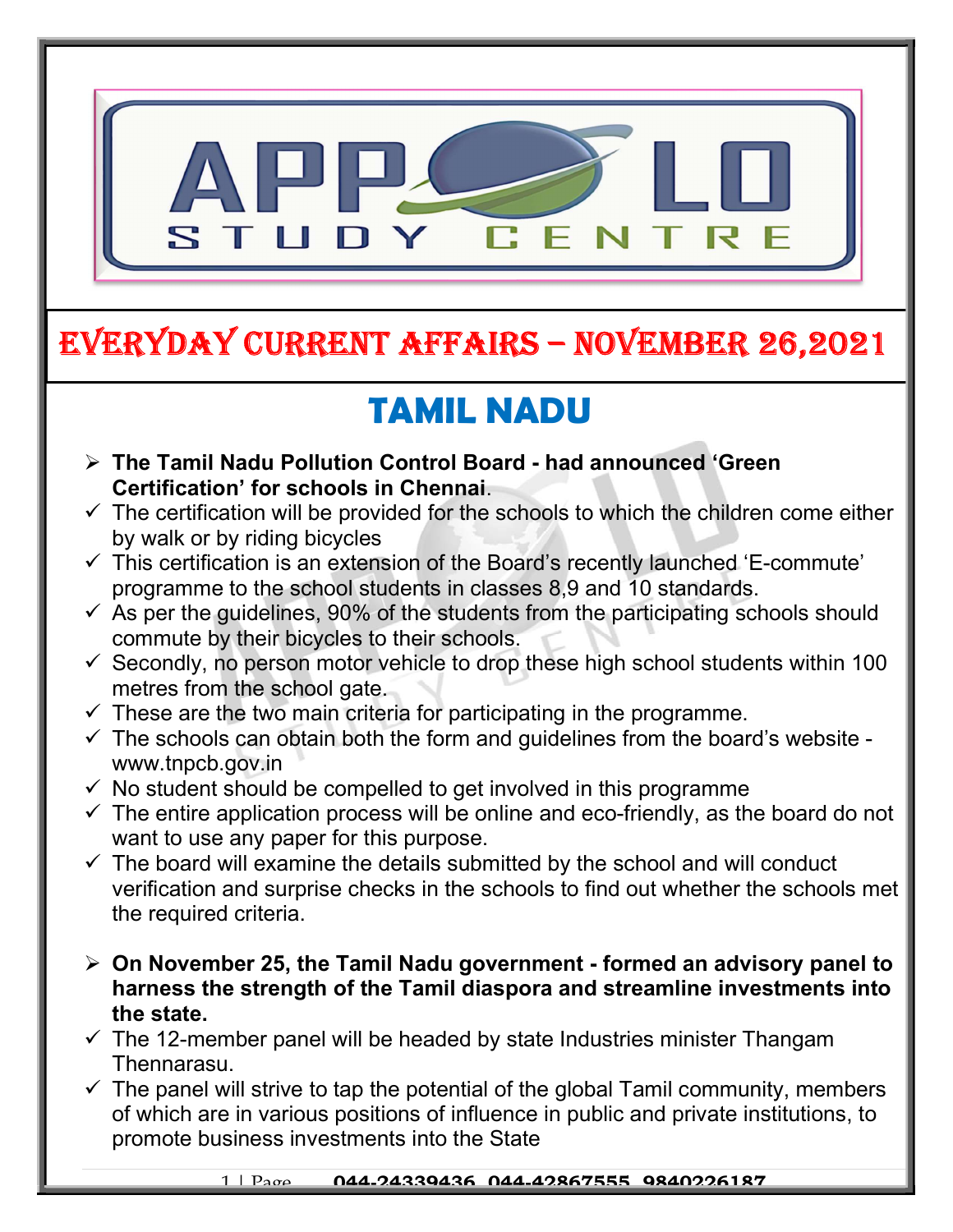- $\checkmark$  The objective is to connect with the Tamil diaspora, welfare associations and trade bodies across the world and to create an online platform for regular interactions of the global Tamil community with Guidance Tamil Nadu.
- $\checkmark$  The panel will have the vice-chairman of the state planning commission, additional chief secretary, Industries, and MD and CEO of Guidance Tamil Nadu as members.
- $\checkmark$  In addition, it will have R Rangaswami, founder and chairman of the board, Indiaspora (Network of Global Indian Origin Leaders) USA, Bala Swaminathan, president, Bala Family Foundation & secretary, FeTNa, USA, and Saravanan M Sinapan, president, DHRRA, Malaysia, and Rm Arun, SICCI president, as members.
- $\checkmark$  The advisory panel members will act as 'brand ambassadors' of the industrial ecosystem of Tamil Nadu.
- $\checkmark$  Investment promotion activities such as road shows and business-to-business meetings could be done through this panel of advisors
- $\geq$  Tamil Nadu government released a set of guidelines for the release of 700 life convicts in the state jails
- $\checkmark$  The completion of at least 10 years in jail is the basic eligibility for the premature release
- $\checkmark$  Further, the government has specified 17 'disqualifications' too.
- $\checkmark$  Those convicted in rape, dacoity, robbery, offence against the state, terrorist crimes, trafficking, economic offence and black-marketing, cruelty against women and dowry death cases, and corruption cases are not eligible to be considered.
- $\checkmark$  Persons convicted in communal/religious offense-related cases and convicts undergoing life terms concurrently are also ineligible.
- $\checkmark$  Besides, good conduct in jail, safety of the convict and victim's family members after his/her release and acceptance by the convict's family are all other factors to be considered for premature release.
- $\checkmark$  The premature release, under Article 161 of the Constitution, is to mark the 113th birth anniversary of former chief minister C N Annadurai.
- $\checkmark$  Tamil Nadu CM M K Stalin made the suo motu announcement in the assembly on September 13.
- $\checkmark$  The jail department has informed central prison superintendents and regional level committees headed by DIGs to do case-by-case basis to shortlist eligible persons for premature release.

## NATIONAL

 $\triangleright$  On November 25, Prime Minister Narendra Modi – laid the foundation stone for the Noida International Airport at Jewar, Gautam Buddha Nagar in Uttar Pradesh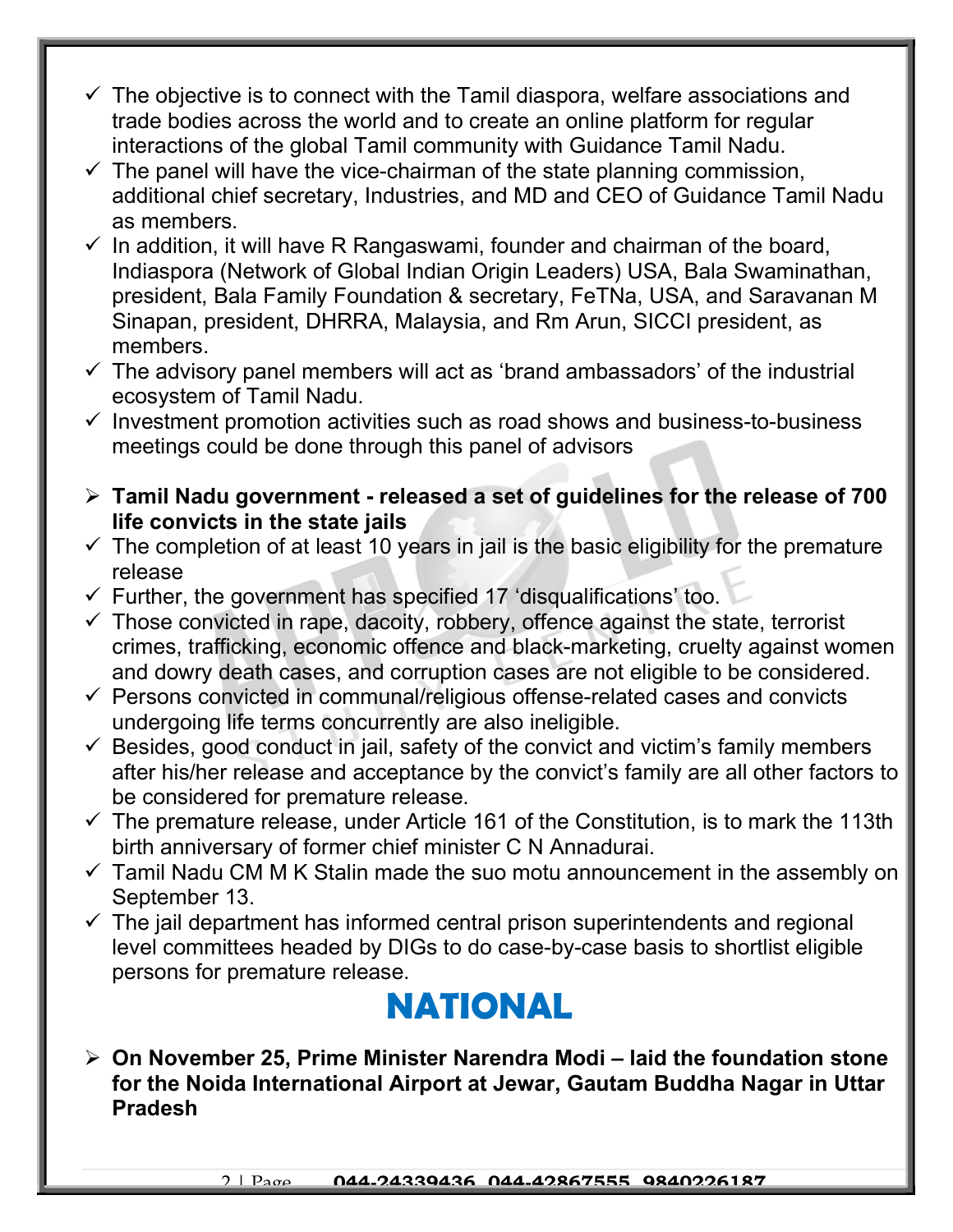

- $\checkmark$  The airport, which would be one of the largest in Asia, is located at about 72 kilometres of the national capital's Indira Gandhi International Airport
- $\checkmark$  It will be the second international airport in the Delhi-National Capital Region
- $\checkmark$  With this, Uttar Pradesh will become the only state in India to have five international airports.
- $\checkmark$  The first phase of the development of the airport is being done at a cost of over Rs 10,050 crore.
- $\checkmark$  The new airport will be India's largest after its completion
- $\checkmark$  The first phase of the airport is scheduled to be completed by 2024 and will have the capacity to serve around 1.2 crore passengers a year
- $\checkmark$  It will be executed by international bidder Zurich Airport International AG as concessionaire
- $\checkmark$  It will also be India's first net zero emissions airport.
- $\checkmark$  The construction of this airport comes just weeks after the prime minister inaugurated the Kushinagar international airport in Uttar Pradesh to boost the country's aviation sector

### DEFENCE

 $\triangleright$  Indian Navy - commissioned Scorpene-class submarine INS Vela in Mumbai on November 25 in the presence of Chief of Naval Staff Admiral Karambir Singh

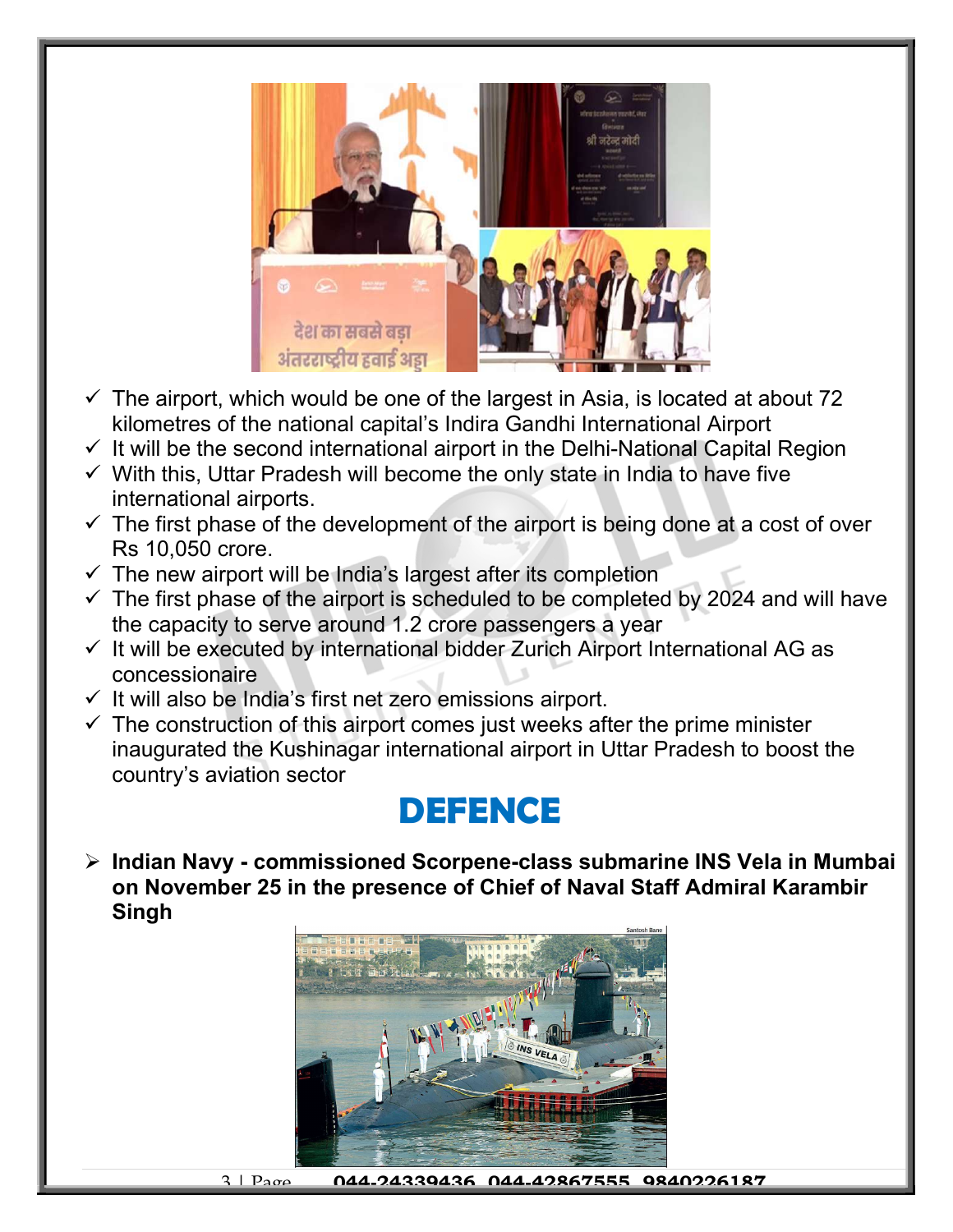- $\checkmark$  INS Vela is the fourth Scorpene-class submarine to be commissioned as part of the over Rs 23,000-crore 'Project-75' under way at Mazagon Docks in collaboration with M/s Naval Group of France for construction of six Scorpene submarines.
- $\checkmark$  The submarine possesses advanced stealth and combat capabilities
- $\checkmark$  In 2005, India and France signed a \$ 3.75 billion contract for building six Scorpene class submarines
- $\checkmark$  The previous version of Vela was commissioned on August 31, 1973 and was decommissioned on June 25, 2010
- $\checkmark$  The earlier Vela belonged to Foxtrot class submarine of Soviet origin.
- $\checkmark$  The Navy has already commissioned three vessels INS Kalvari, INS Khanderi and INS Karanj — till now
- $\checkmark$  Sea trials are ongoing for the fifth vessel Vagir, while the sixth, Vagsheer, is under construction.
- $\checkmark$  This is the second major induction by the navy in less than a week.
- $\checkmark$  On November 21, the navy commissioned INS Visakhapatnam, which is the first stealth-guided missile destroyer ship of Project 15B

### SPORTS

 $\triangleright$  Reigning champion Magnus Carlsen - faces first-time finalist and world No. 5 Ian 'Nepo' Nepomniachtchi in the World Chess Championship in Dubai from October 27



- $\checkmark$  They meet face-to-face in their 14-game duel for the world champion title
- $\checkmark$  Three years ago, Magnus Carlsen defeated Fabiano Caruana in London to defend his title for a 3rd time
- $\checkmark$  Carlsen and Nepo had started their rivalry in 2002 when the former had won the silver medal in the World Youth (U-12) championship.
- $\checkmark$  Russian player, Ian Nepomniachtchi, won the Candidates Tournament in Yekaterinburg, Russia and earned the right to challenge Magnus to a €2 million showdown